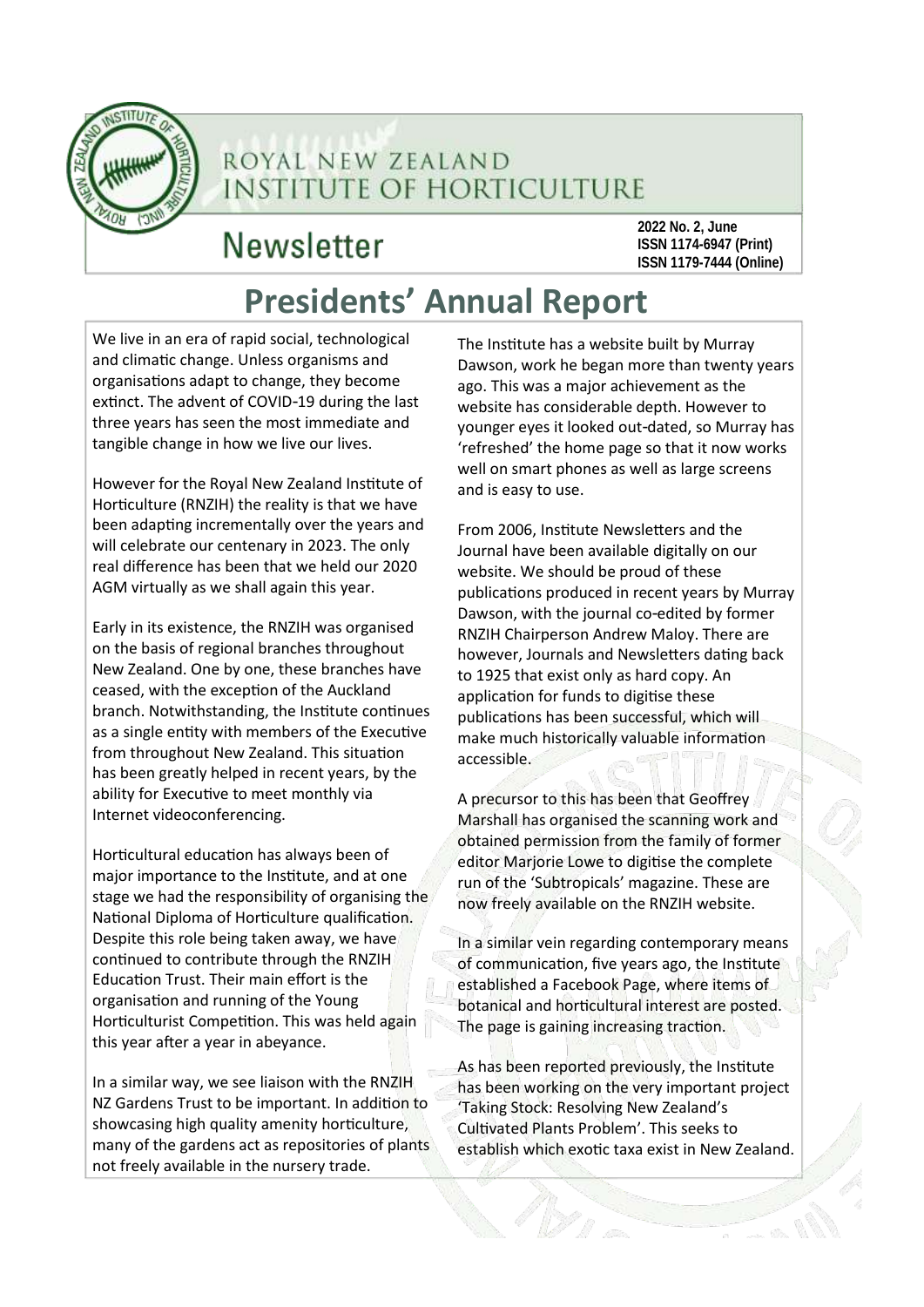All in all, I think that the RNZIH with a healthy age range and gender balance on the Executive is adapting to change and we look forward to our Centenary with confidence.

> **Keith Hammett President, RNZIH**

## **RNZIH Annual General Meeting 14th June 2022, 7.30 pm via videoconferencing**

This newsletter contains the reports ready for our AGM to be held via videoconferencing.

## **Email office@rnzih.org.nz if you wish to join our Zoom videoconference or register an apology**

## **AGM Agenda**

- Welcome
- Apologies / In Memoriam
- Minutes of the 2021 AGM
- Matters arising from the Minutes of the 2021 AGM
- Presidents' Annual Report
- 6. Statement of Accounts for 2021, Budget for 2022 and confirmation of Auditor
- Update of RNZIH Constitution
- 8. Branch report (Auckland)
- 9. Trust reports
- 10. Publications and website report

Email: chair@younghort.co.nz

- 11. Election of Officers
- General Business.

## **Associated Trusts** Hamish Gates

| (RNZIH Education<br><b>Trust Chairperson)</b>                                           | Website: www.younghort.co.nz                                                                                                                         |
|-----------------------------------------------------------------------------------------|------------------------------------------------------------------------------------------------------------------------------------------------------|
| <b>Julie Sperring</b><br>(Trust Manager,<br><b>New Zealand</b><br><b>Gardens Trust)</b> | 92a Forest Lakes Road,<br><b>RD3, Otaki 5583</b><br>Mobile: 027 694 8778<br>(027 NZGTrst)<br>Email: nzgt@rnzih.org.nz<br>Website: www.gardens.org.nz |
| <b>Brad Cadwallader</b><br><b>FRIH</b><br>(New Zealand<br><b>Notable Trees Trust)</b>   | 33 Cropp Place,<br>Richmond, Nelson 7020<br>Email: nzntt@cropp-place.nz<br>Website: www.notabletrees.org.nz                                          |

| <b>RNZIH National</b><br><b>Office</b> | PO Box 85012, Lincoln University,<br>Lincoln 7647<br>Email: office@rnzih.org.nz<br>Website: www.rnzih.org.nz<br>Facebook: www.facebook.com/<br>RNZIH/ |
|----------------------------------------|-------------------------------------------------------------------------------------------------------------------------------------------------------|
| <b>Patron</b>                          | Governor General of New Zealand<br>The Rt Hon Dame Cindy Kiro,<br>GNZM, QSO                                                                           |
| <b>Vice Patron</b>                     | Beverley McConnell, MNZM,<br>QSM, AHRIH                                                                                                               |

| <b>National Executive</b>                                                          |                                                                                                                                                   |
|------------------------------------------------------------------------------------|---------------------------------------------------------------------------------------------------------------------------------------------------|
| Dr Keith Hammett<br><b>QSM, AHRIH</b><br>(RNZIH President)                         | 488C Don Buck Road,<br>Massey, Auckland 0614<br>Phone: (09) 833 9453<br>Email: hammettk@rnzih.org.nz                                              |
| Alan Jolliffe AHRIH<br>(RNZIH Vice<br>President)                                   | 7 Greenbank Place, Waitikiri,<br>Parklands, Christchurch 8083<br>Mobile: 027 204 5679<br>Email: jolliffea@rnzih.org.nz                            |
| <b>Penny Cliffin FRIH</b><br>(Notable Trees Trust<br>representative)               | 34 Lloyd Ave,<br>Mt Albert, Auckland 1025<br>Phone: (09) 846 7193<br>Mobile: 021 488 000<br>Email: cliffinp@rnzih.org.nz                          |
| <b>Murray Dawson</b><br><b>MNZM, AHRIH</b><br>(RNZIH Webmaster;<br>Journal Editor) | Manaaki Whenua - Landcare<br>Research, PO Box 69040,<br>Lincoln 7640, Canterbury<br>Phone: (03) 321 9645<br>Email: dawsonm@rnzih.org.nz           |
| <b>Tom Mayo</b>                                                                    | <b>The Gatehouse</b><br>9C Onslow Road, Khandallah,<br><b>Wellington 6035</b><br>Phone: 027 606 5920<br>Email: mayot@rnzih.org.nz                 |
| <b>Clare Shearman FRIH</b><br>(BGANZ<br>representative)                            | <b>Wellington Botanic Gardens</b><br>101 Glenmore St, Kelburn,<br><b>Wellington 6012</b><br>Phone: (04) 499 1400<br>Email: shearmanc@rnzih.org.nz |
| <b>Chris Webb FRIH</b><br>(RNZIH Treasurer)                                        | 'Woodbridge', 8630 Paeroa Kopu<br>Road, RD 4, Paeroa 3674<br>Mobile: 021 234 3936<br>Email: webbc@rnzih.org.nz                                    |
| <b>Barbara Wheeler</b>                                                             | <b>Auckland Botanic Gardens,</b><br>102 Hill Road, Manurewa 2105,<br><b>Auckland</b><br>Phone: (09) 267 1457<br>Email: wheelerb@rnzih.org.nz      |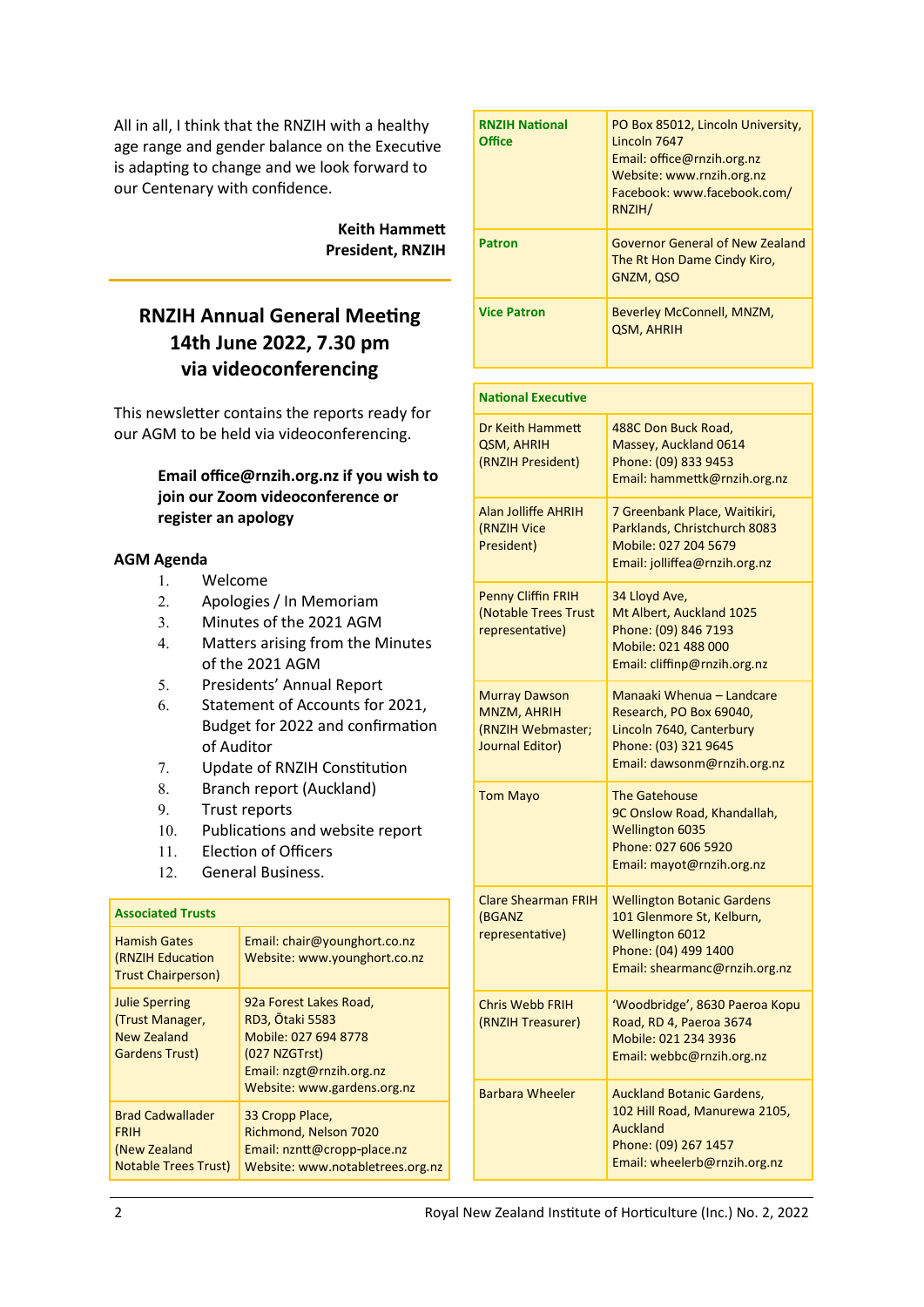## **Financial report**

The RNZIH has a surplus of \$5,570 for the year ended 31 December 2021, compared to a surplus of \$148,118 for 2020.

Fluctuations in our surpluses will continue for 2022, as a result of receiving milestone payments from the 'Taking Stock: Resolving New Zealand's Cultivated Plants Problem' project and then awarding subcontracts from this fund.

In 2021 we received a generous donation of more than \$11,000 from the former Canterbury Branch following the closure of their bank account.

Thank you to those who have paid their 2022 subscriptions to the RNZIH. Please contact me if you are one of the few members who have not done so yet.

> **Chris Webb Treasurer RNZIH**

## McCoy & Co. ACCOUNTANTS AND ADVISORS

## **Performance Report**

Royal NZ Institute of Horticulture (Inc.) For the year ended 31 December 2021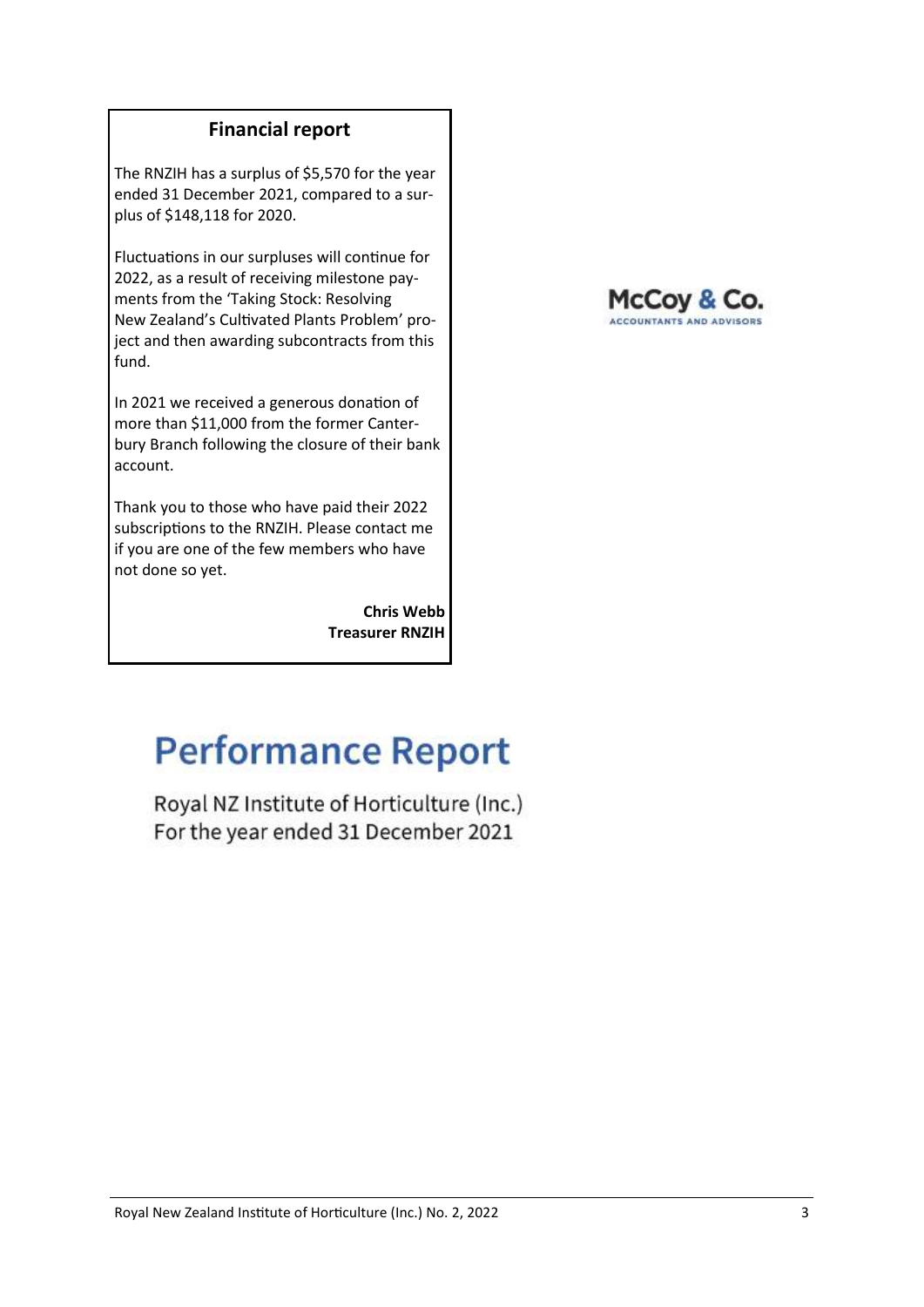|                                                   | McCoy & Co.<br><b>ACCOUNTANTS AND ADVISORS</b>                                                   | McCoy & Co.<br><b>ACCOUNTANTS AND ADVISORS</b>                                                                                                                                                                                                                                                                                                                                                                                                                                                   |
|---------------------------------------------------|--------------------------------------------------------------------------------------------------|--------------------------------------------------------------------------------------------------------------------------------------------------------------------------------------------------------------------------------------------------------------------------------------------------------------------------------------------------------------------------------------------------------------------------------------------------------------------------------------------------|
| Contents                                          | <b>Compilation Report</b>                                                                        |                                                                                                                                                                                                                                                                                                                                                                                                                                                                                                  |
| Compilation Report                                | Royal NZ Institute of Horticulture (Inc.)<br>For the year ended 31 December 2021                 |                                                                                                                                                                                                                                                                                                                                                                                                                                                                                                  |
| Entity information                                |                                                                                                  |                                                                                                                                                                                                                                                                                                                                                                                                                                                                                                  |
| Approval of Financial Report                      | Compilation Report to the Directors of Royal NZ Institute of Hortfoxiture (inc.).                |                                                                                                                                                                                                                                                                                                                                                                                                                                                                                                  |
| Statement of Service Performance                  | Scope                                                                                            |                                                                                                                                                                                                                                                                                                                                                                                                                                                                                                  |
| Statement of Financial Performance<br>m           |                                                                                                  | Ces the basis of information provided and in accordance with Service Engagement Standard 2 Compilation of Financial<br>Information, we have compiled the financial statements of Royal NZ Institute of Hortleathere (Inc.) for th                                                                                                                                                                                                                                                                |
| Statement of Financial Position                   | December 2021                                                                                    |                                                                                                                                                                                                                                                                                                                                                                                                                                                                                                  |
| Statement of Cash Flows<br>ន                      | statements.                                                                                      | These statements have been prepared in accordance with the accounting policies described in the Notes to these financial                                                                                                                                                                                                                                                                                                                                                                         |
| Statement of Accounting Policies<br>Ħ             | <b>Responsibilities</b>                                                                          |                                                                                                                                                                                                                                                                                                                                                                                                                                                                                                  |
| Notes to the Performance Report<br>$\mathfrak{a}$ |                                                                                                  | The governing body are solely responsible for the information contained in this financial report and have determined that the<br>accounting policies used are appropriate to meet your needs and for the purpose that the financi                                                                                                                                                                                                                                                                |
|                                                   | contents of the financial statements.                                                            | The financial statements were prepared exclusively for your benefit. We do not accept responsibility to any other person for the                                                                                                                                                                                                                                                                                                                                                                 |
|                                                   | No Audit or Review Engagement Undertaken                                                         |                                                                                                                                                                                                                                                                                                                                                                                                                                                                                                  |
|                                                   | performed and accordingly no assumince is expressed.                                             | Our procedures use accounting expertise to undertake the compilation of the Truancial statements from information you<br>provided: Our procedures do not include verification or validation procedures. No audit or review engagement has been                                                                                                                                                                                                                                                   |
|                                                   | Independence                                                                                     |                                                                                                                                                                                                                                                                                                                                                                                                                                                                                                  |
|                                                   | management reports and offering advice based on the financial information provided.              | We have no involvement with Royal NZ Institute of Horticulture (Inc.) other than for the preparation of financial statements and                                                                                                                                                                                                                                                                                                                                                                 |
|                                                   | <b>Disclaimer</b>                                                                                |                                                                                                                                                                                                                                                                                                                                                                                                                                                                                                  |
|                                                   |                                                                                                  | We have compiled these financial statements based on information provided which has not been subject to an audit or review<br>engagement. Accordingly, we do not occept any responshilly for the reliability, accuracy or completeness of the compled<br>Transcal information contained in the Transcal statements. Not do we accept any liability of any kind<br>liability by reason of negligence, to any person for losses incurred as a result of placing reliance on this financial report. |
|                                                   |                                                                                                  |                                                                                                                                                                                                                                                                                                                                                                                                                                                                                                  |
|                                                   | Level 1, 149 Victoria Street<br>Chartered Accountants<br>McCoy & Co Limited<br>Christchurch 8013 |                                                                                                                                                                                                                                                                                                                                                                                                                                                                                                  |
|                                                   | Dated: 14 March 2022                                                                             |                                                                                                                                                                                                                                                                                                                                                                                                                                                                                                  |

i, ŵ  $\overline{r}$   $\frac{3}{10}$  $\rm{ii}$ 

ú

 $_{\rm n}$ 

**ATTECRAL** 

Performance request (integrate and a security of Freeholds to an One)

mgx 3 of 10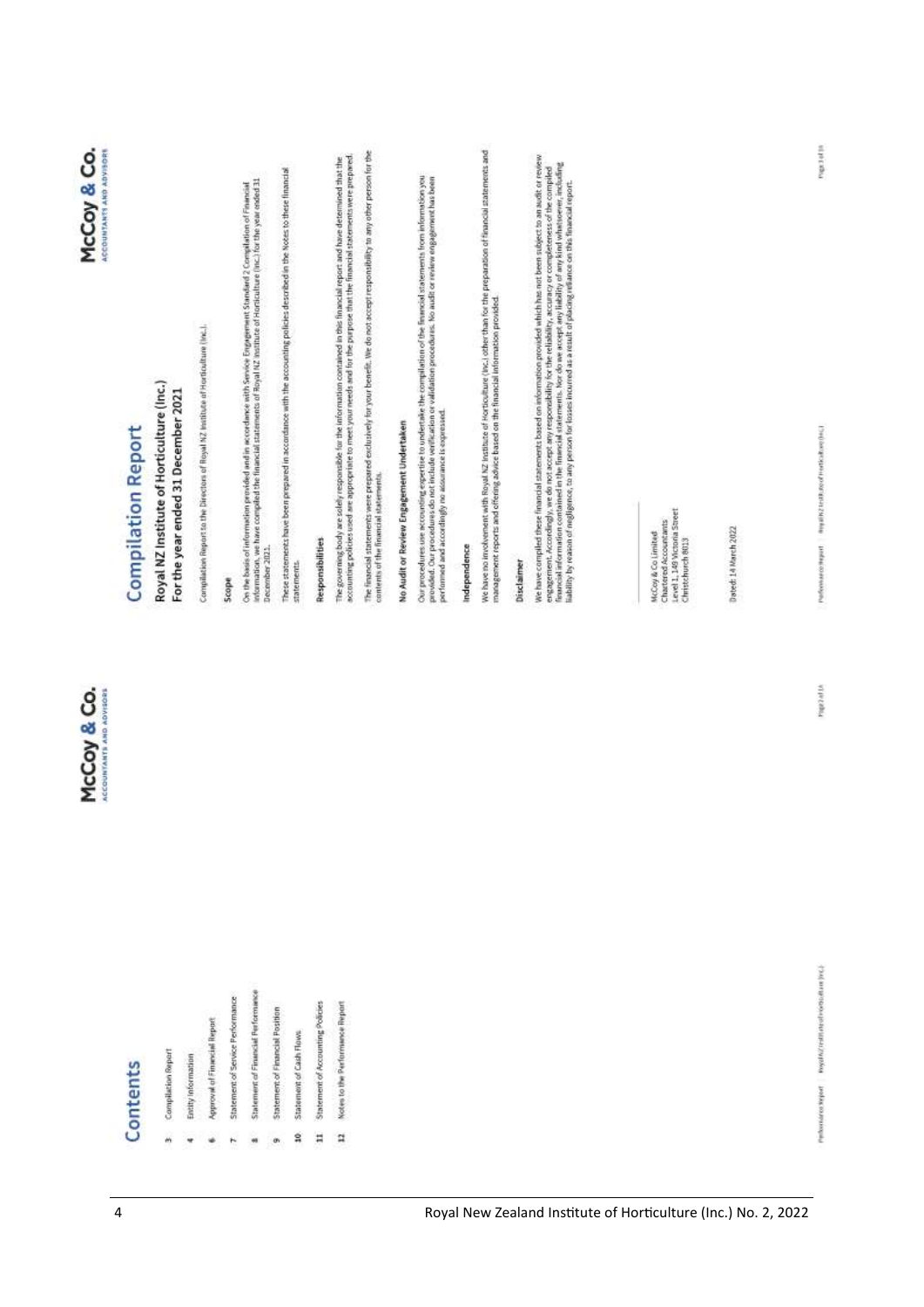## Royal NZ Institute of Horticulture (Inc.) **Entity Information**

For the year ended 31 December 2021

Annexe A<br>Lincoln University<br>Lincoln 7647 Physical Address

PD Box 85012<br>Lincoln University<br>Lincoln 7647 Postal Address

"Who are we?", "Why do we exist?"

Royal NZ institute of Hortfoxfoxe (inc.) Legal Name of Entity

Entity Type and Legal Basis

Incorporated Society with Charity Status.

**Registration Number** 

Charity Registration Number CC30414

Entity's Purpose or Mission

To encourage the science of Horticulture

Entity Structure

institute Structure: Our executive committee currently comprises of the following executive office positions: A president, a<br>Treasurer and secretary and three additional members,<br>Operational Structure: The executive commit

|       | Position<br>President | Secretary     | Treasurer  | Executive members | Executive members | Executive members   | Executive members | Executive members      | Executive members |
|-------|-----------------------|---------------|------------|-------------------|-------------------|---------------------|-------------------|------------------------|-------------------|
| Narre | Dr Keith Hammett      | Penny Cliffin | Chris Webb | Nurray Dawson     | Alan Jolliffe     | <b>Yyonne Baker</b> | Clare Shearman    | <b>Barbara Wheeler</b> | Tom Mayo          |

Main Sources of Entity's Cash and Resources

Membership subscriptions.

Main Methods Used by Entity to Raise Funds

Subscriptions and Donations.

Entity's Reliance on Volunteers and Donated Goods or Services

100% reliance of volunteers.

 $\overline{\mathbf{5}}$ 

wherearce separt. Resolve teatrate of Hostan (His).

Page 4 of 14

Particular or Separt Regular restricts of Horscham (HC)



tomp visionation

McCoy & Co.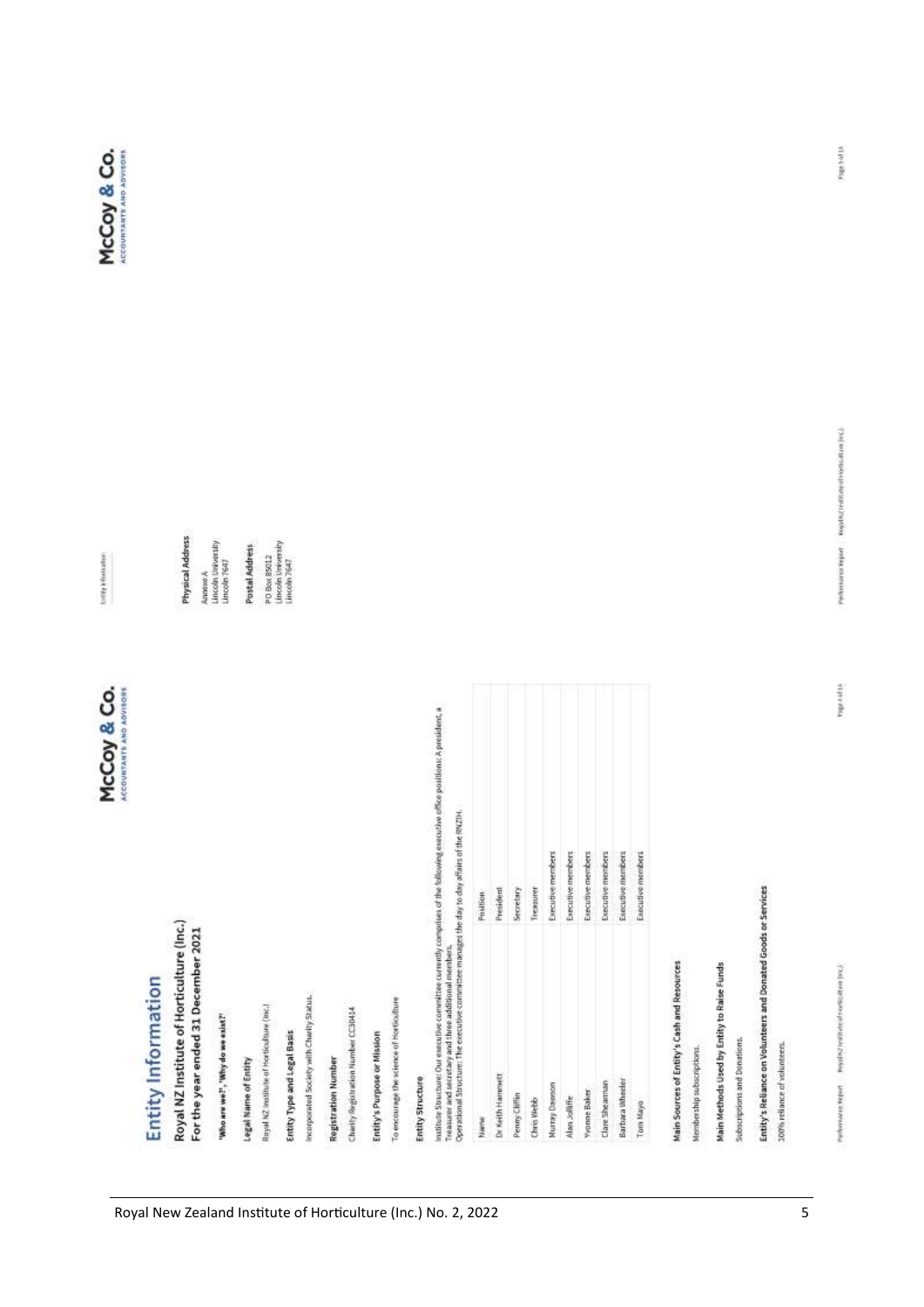

# **Approval of Financial Report**

McCoy & Co. **ACCOUNTANTS AND ADVISORS** 

## Royal NZ Institute of Horticulture (Inc.) For the year ended 31 December 2021

The Governing body are pleased to present the approved thearclat report including the historical financial statements of Royal<br>NZ restitute of Hortloukure (Inc.) for year ended 31 December 2021.

APPROVED

ban 31 March 2022 pae 31 March 2022 Executive Member Keith Hammett Chris Webb President

## Statement of Service Performance

## Royal NZ Institute of Horticulture (Inc.) For the year ended 31 December 2021

Description of Entity's Outcomes

Over the past year, we responded by all incoming correspondence to provide advice, information and guidance. We have<br>overseen several other charitable trust's under our givilance and supported plant conservation projects,

Provided educational and scientific publications on Hortfoultural matters and held workshops and tours on ornamental and commercial horticulture. The RNZIH in conjunction with Lands are Research are managing a Project on behalf of the Ministry of Primary Industries under<br>the Sustainable Future Fibre Fund in relation to plants in New Zealand.

## Additional Output Measures

Mission and Outcomer To encourage and improve horistulture in New Zealand by promoting the understanding, appreciation,<br>conservation and use of plants.

Performance Report Repairs Z to dispersive part (NS2)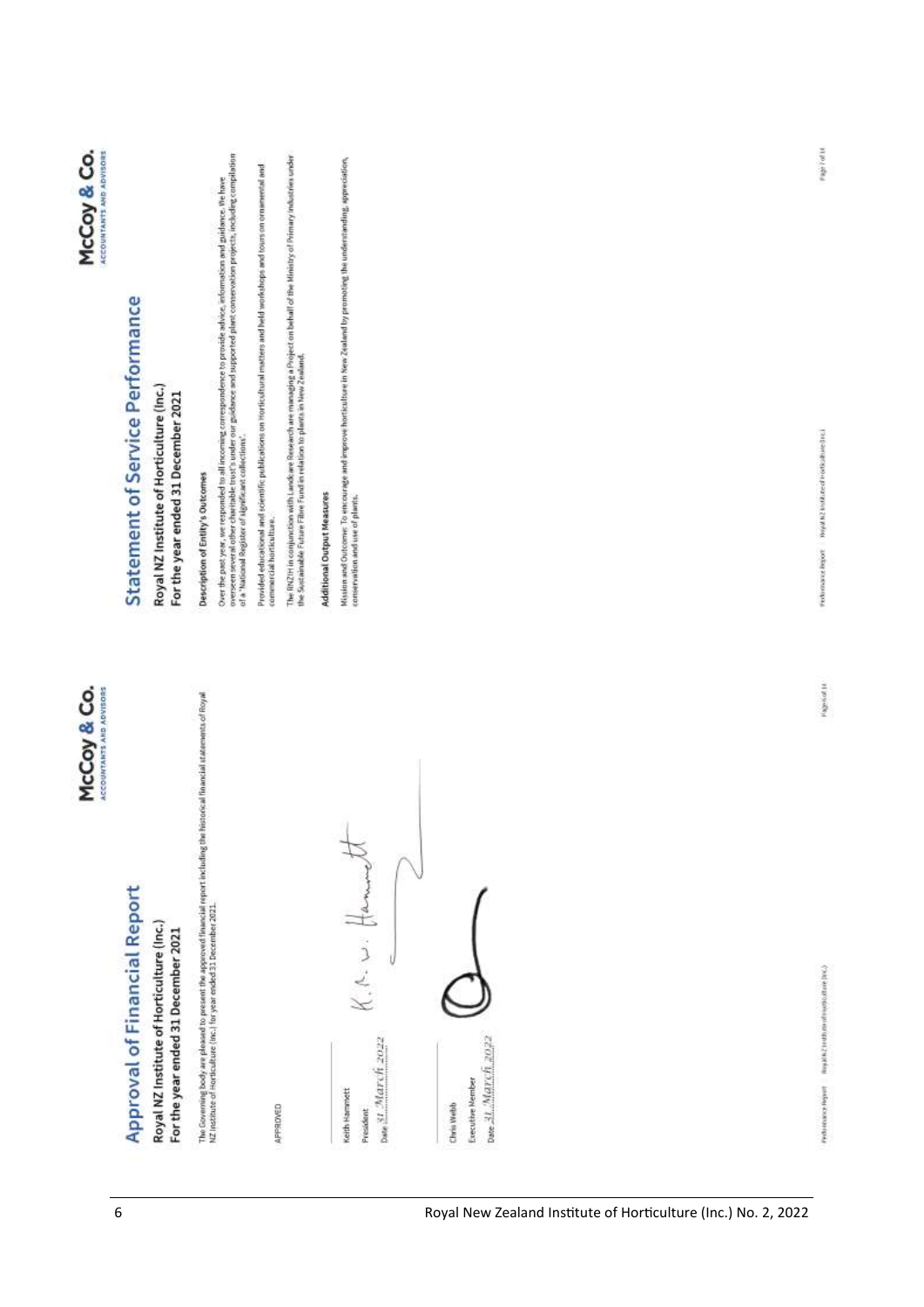| n |  |
|---|--|
|   |  |
|   |  |
|   |  |
|   |  |
|   |  |
|   |  |
|   |  |
|   |  |
|   |  |
|   |  |
|   |  |
|   |  |
|   |  |
|   |  |

# Statement of Financial Performance

McCoy & Co.

## Royal NZ Institute of Horticulture (Inc.)

For the year ended 31 December 2021

"How was it funded?" and "What did it cost?"

|                                                    | HOTES                    | 3021         | 3030               |
|----------------------------------------------------|--------------------------|--------------|--------------------|
| Revenue                                            |                          |              |                    |
| Revenue from Government Funding                    |                          | 155,609      | 150,500            |
| Donations, fundraining and other similar revenue   |                          | 11,437       | 8                  |
| Fees, subscriptions and other revenue from members |                          | 13,440       | 15,528             |
| interest, dividends and other investment revenue   |                          | 3            | 長                  |
| <b>Total Revenue</b>                               |                          | 182,623<br>į | <b>ISC'NI</b><br>i |
| Expenses                                           |                          |              |                    |
| Volunteer and employee related coats               |                          | k            | Ħ                  |
| Costs related to providing goods or service        | $\overline{\phantom{a}}$ | 170,199      | 22,902             |
| Офет и креплек                                     | ŕ×                       | E            | ŝ                  |
| Total Experters                                    |                          | 170,464      | 23,139             |
| Surplus/(Deficit) for the Year                     |                          | 5,570        | 148,118            |

Royal New Zealand Institute of Horticulture (Inc.) No. 2, 2022

## **Statement of Financial Position**

## Royal NZ Institute of Horticulture (Inc.) As at 31 December 2021

"What the entity owns?" and "What the entity owes?"

210602091 210602001

10165

| Assets                                           |     |         |         |
|--------------------------------------------------|-----|---------|---------|
| Current Assets                                   |     |         |         |
| Bank accounts and cests                          |     | 340,000 | 180,360 |
| Debtors and prepayments                          | m   | 28,750  | ş       |
| Total Current Assets                             |     | 272,139 | 188,833 |
| Non-Current Assets                               |     |         |         |
| Property, Plant and Equipment                    | in. | ą       | Ą       |
| investments                                      | m   | 176,893 | 175,481 |
| Total Non-Current Assets                         |     | 176,911 | 175,489 |
| <b>Total Avents</b>                              |     | 440,040 | 464,322 |
| Liabilities                                      |     |         |         |
| Current Lisbilities                              |     |         |         |
| Creditors and accrued expenses                   | İ   | w       | 20,047  |
| <b>Total Lisbilities</b>                         |     | u       | 29407   |
| Total Assets less Total Liabilities (Net Assets) |     | 449,045 | 443,475 |
| Accumulated Funds                                |     |         |         |
| Accumulated surpluses or (deficits)              | u   | 300,198 | 295,909 |
| Accumulated Fands - SFFF Project                 |     | 145,849 | 146,966 |
|                                                  |     |         |         |

| tal Assets less Total Liabilities (Net Assets) | 440,045            | ELP'EN#            |
|------------------------------------------------|--------------------|--------------------|
| cumulated Funds                                |                    |                    |
| comulated surpluses or (deficits)              | 303,198            | 205,000            |
| ccumulated Fands - SFFF Projet                 | 145,645<br>440,045 | 146,999<br>443,473 |
| otal Accumulated Fans                          |                    |                    |
|                                                |                    |                    |
|                                                |                    |                    |

This statement has been proported without conducting an audit or review a regularment, and she udd be read in conjunction with the attached<br>Complishing Report

Royal NZ text flato of Hardkall and [tre.] **Volumes** Report

This platement has been prepared without conducting an audit or review employment, and should be mail in conjunction with the attached<br>Compliation Report,

etkutkanı (Hs.) Royal NZ Instit uwsze Report Î

Page Aud 14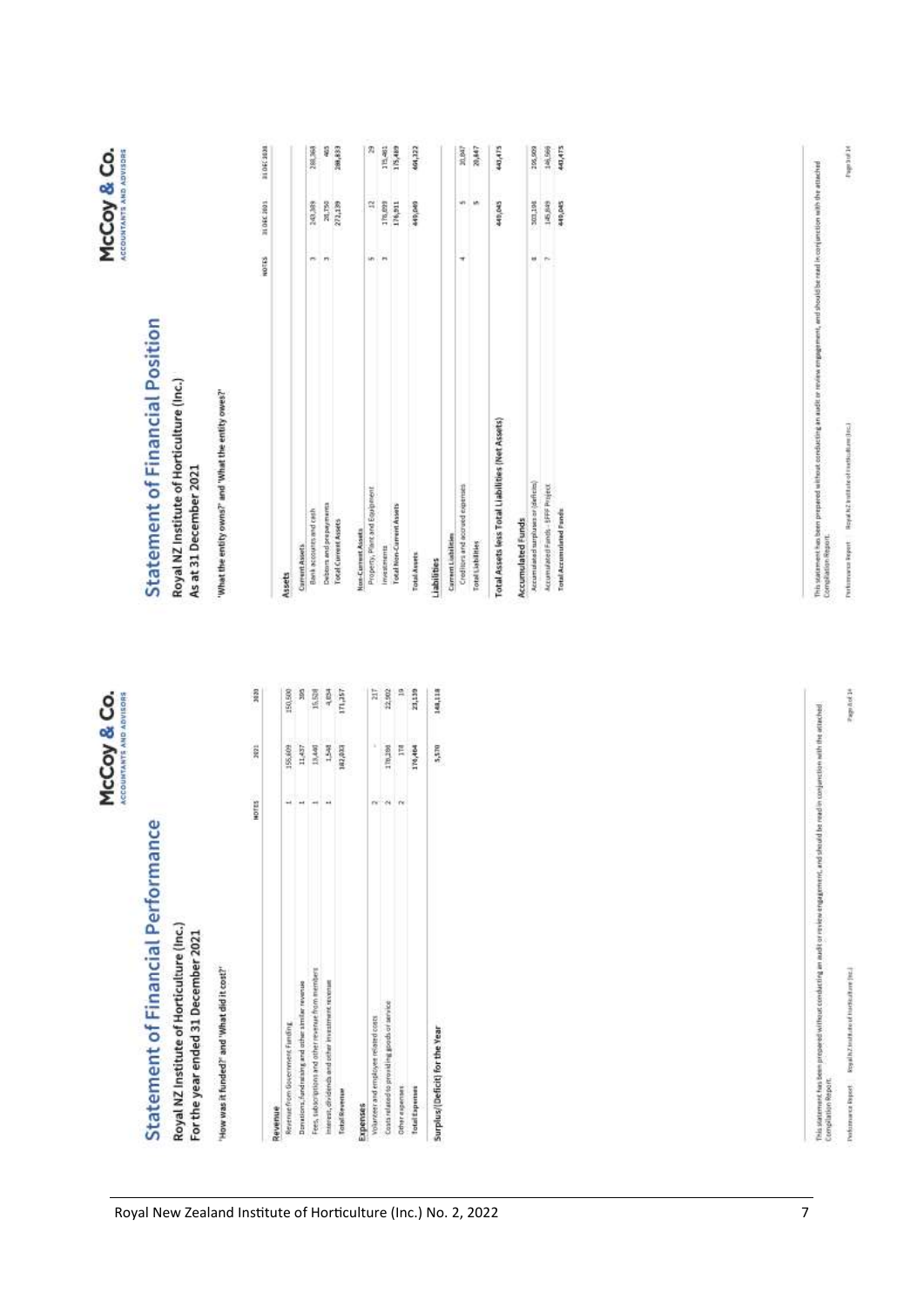|                                                                                                                                                             | McCoy & Co.<br>ACCOUNTANTS AND ADVISORS |                  | McCoy & Co.<br>ACCOUNTANTS AND ADVISORS                                                                                                                                                                                                                                                                                                                              |
|-------------------------------------------------------------------------------------------------------------------------------------------------------------|-----------------------------------------|------------------|----------------------------------------------------------------------------------------------------------------------------------------------------------------------------------------------------------------------------------------------------------------------------------------------------------------------------------------------------------------------|
| Statement of Cash Flows                                                                                                                                     |                                         |                  | Statement of Accounting Policies                                                                                                                                                                                                                                                                                                                                     |
| Royal NZ Institute of Horticulture (Inc.)<br>For the year ended 31 December 2021                                                                            |                                         |                  | Royal NZ Institute of Horticulture (Inc.)<br>For the year ended 31 December 2021                                                                                                                                                                                                                                                                                     |
| 'How the entity has received and used cash'                                                                                                                 |                                         |                  | <b>Basis of Preparation</b>                                                                                                                                                                                                                                                                                                                                          |
|                                                                                                                                                             | 3002                                    | 303E             | basis that it does not have public accountability and has total annual experiese equal to or less than 52,000,000. All transactions<br>In the Performance Report are reported using the accrual basis of accounting. The Performa<br>The entity has elected to apply PBE SFR A (NFP) Public Benefit Entity Simple Format Reporting - Accrual (Not-For-Realit) on the |
| Cash Flows from Operating Activities                                                                                                                        |                                         |                  | assumption that the entity wal continue to operate in the foreseeable future.                                                                                                                                                                                                                                                                                        |
| Donations, fundraising and other similar receipts                                                                                                           | 11,437                                  | ä                |                                                                                                                                                                                                                                                                                                                                                                      |
| Feas, subscriptions and other receipts from members                                                                                                         | 15,215                                  | 17,745           | Goods and Services Tax (GST)                                                                                                                                                                                                                                                                                                                                         |
| interest, dividends and other insectment receipts.<br>Receipts from Government Funding                                                                      | 166,750<br>329                          | 173,075<br>5,103 | The entity is registered for GST. All amounts are stated exclusive of goods and services tax (GST) except for accounts payable<br>and accounts receivable which are stated inclusive of GST.                                                                                                                                                                         |
| Cash receipts from other operating activities.                                                                                                              | 12,200                                  |                  |                                                                                                                                                                                                                                                                                                                                                                      |
| ij                                                                                                                                                          | (80,000)                                | B                | Income Tax                                                                                                                                                                                                                                                                                                                                                           |
| Payments to suppliers and employees                                                                                                                         | (200, 082)                              | [28, 204]        | Royal NZ Institute of Horticulture (Inc.) is wholly exempt from New Zealand Income tax having fully complied with all statutory                                                                                                                                                                                                                                      |
| <b>Total Cash Flows from Operating Activities</b>                                                                                                           | (44, 979)                               | 170,025          | conditions for these exemptions.                                                                                                                                                                                                                                                                                                                                     |
| Cash Flows from investing and Financing Activities                                                                                                          |                                         |                  | <b>Bank Accounts and Cash</b>                                                                                                                                                                                                                                                                                                                                        |
| flece jots from take of investments                                                                                                                         | Ŧ.                                      | 10,000           | Bank accounts and cash in the Statement of Cash Flows comprise cash balances and bank balances (including short term                                                                                                                                                                                                                                                 |
| Payments to parchase investments                                                                                                                            | U.                                      | (9,026)          | deposits) with original maturities of 90 days or less.                                                                                                                                                                                                                                                                                                               |
| Total Cash Flows from Investing and Financing Activities                                                                                                    | $\boldsymbol{\tau}$                     | 4,974            |                                                                                                                                                                                                                                                                                                                                                                      |
| Net Increase/ (Decrease) in Cash                                                                                                                            | (44,97%)                                | 174,899          | Tier 2 PBE Accounting Standards Applied                                                                                                                                                                                                                                                                                                                              |
|                                                                                                                                                             |                                         |                  | There were no Tier 2 accounting policies applied.                                                                                                                                                                                                                                                                                                                    |
| Cash and cash equivalents at beginning of period<br><b>Cash Balances</b>                                                                                    | 288,368                                 | 113,300          | Changes in Accounting Policies                                                                                                                                                                                                                                                                                                                                       |
| Cash and cash equivalents at end of period                                                                                                                  | 243,389                                 | 288,368          | There have been no changes in accounting policies. Policies have been applied on a consistent basis with those of the previous                                                                                                                                                                                                                                       |
| Net change in cash for period                                                                                                                               | (44,878)                                | 174,999          | reporting period.                                                                                                                                                                                                                                                                                                                                                    |
|                                                                                                                                                             |                                         |                  |                                                                                                                                                                                                                                                                                                                                                                      |
| This zonement has been preperse without consisting an audit or review engagement, and should be readin conjunction with the attached<br>Compliation Report: |                                         |                  |                                                                                                                                                                                                                                                                                                                                                                      |
|                                                                                                                                                             |                                         |                  |                                                                                                                                                                                                                                                                                                                                                                      |

Page ttul 14

(укончались бернит — первый в 2 названий и области (перв

Fage 10.00 14

Royal NZ Institutional Promittude one (Inc.)

Performance Report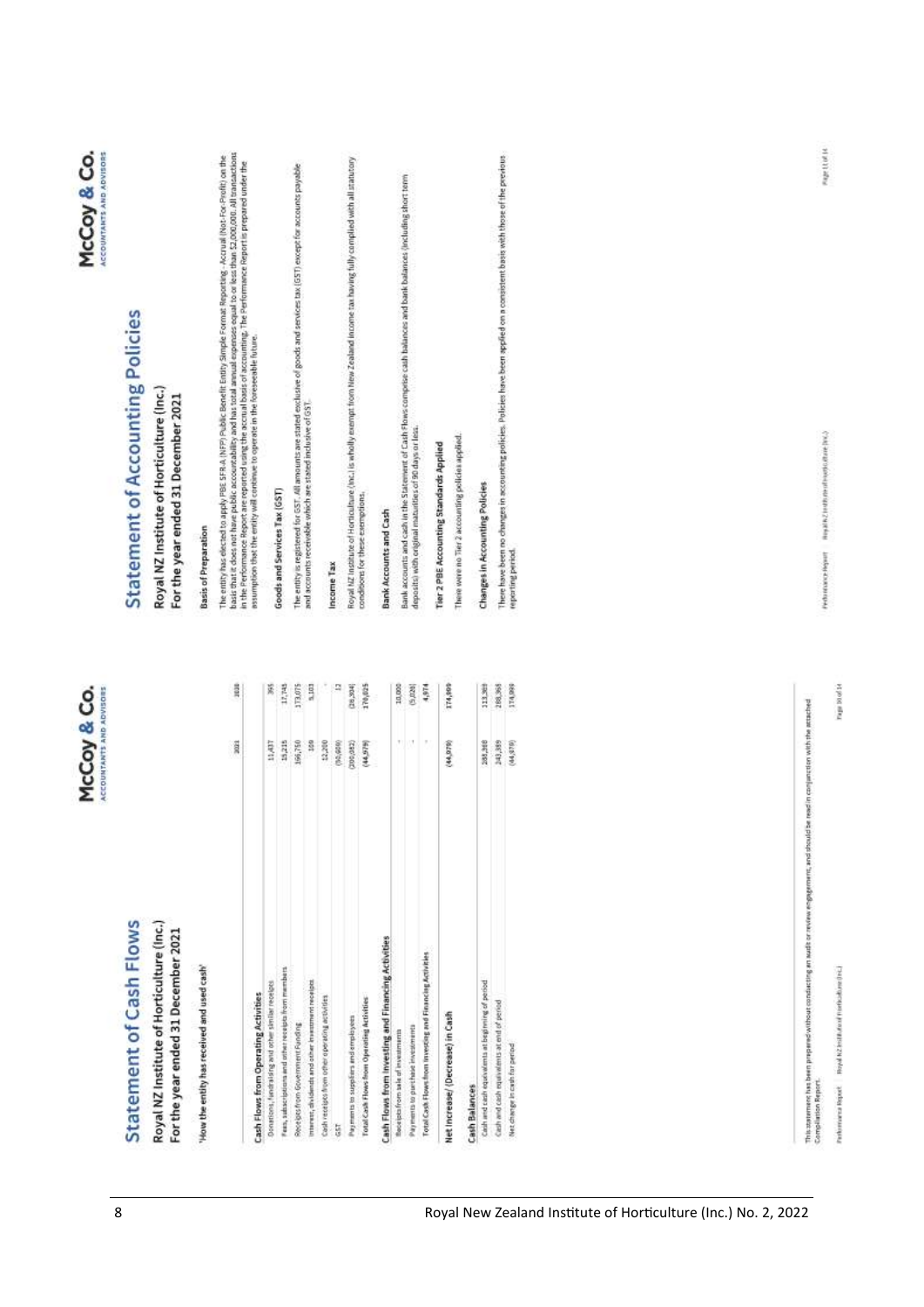| $n \geq$<br>ñ<br>465<br>104,425<br>g,<br>Å<br>asse.<br>100,907<br>178,075<br>288,368<br>Ş<br>71,024<br>175,461<br>3636<br>28,847<br>19992<br>Ŗ<br>46,454<br>46,425<br>295,357<br>演じ<br>206,003<br>Esta<br>96,572<br>194,528<br>104,002<br>176,809<br>W,<br>÷<br>w<br>282<br>p<br>Ħ<br>Ē<br>ŝ<br>38,230<br>26,750<br>T1,837<br>3821<br>Inc.<br>2021<br>12,297<br>Accumulated deprecision - furniture and fittings owned<br><b>Total Creditors and accrued expenses</b><br>5. Property, Plant and Equipment<br>Total Property, Plant and Equipment<br><b>Total Debtors and prepayments</b><br>Total Bank accounts and cash<br><b>Creditors and accrued expenses</b><br>Ferriture and fittings owned<br><b>Fotal Furniture and Fittings</b><br>Non-deductible Expenses<br>4. Analysis of Liabilities<br>INVZ Term Deposit 03004<br><b>Debtors</b> and prepayments<br>SN2 Term Deposit 03021<br>6. Accumulated Funds<br>BNZ Publishing Account<br>Bankaccounts and cash<br>Total Other expenses<br>BNZ Fanding Account<br>SNZ Cheque Account<br>3. Analysis of Assets<br>Accounts Receivede<br>Furniture and Fittings<br><b>Total Investments</b><br>Accumulated Funds<br>Accounts Payable<br><b>Opening Balance</b><br>Investments<br>657.<br>ā<br>m<br>150,000<br>15,528<br>Į<br>3030<br>$\frac{27}{12}$<br>11,601<br>22,902<br>A<br>150,500<br>88 S<br>E<br>ş<br>Ş<br>ä<br>3,504<br>4,348<br>H<br>ß<br>ł<br>Y)<br>155,609<br>$\frac{11,437}{11,437}$<br>13.48<br>13.48<br>1,000<br>15,755<br>A<br>Ħ<br>pieces.<br>116,609<br>景景<br>ī,<br>$\frac{1}{2}$<br>净<br>$\approx$<br>ă<br>156,326<br>西川<br>$\overline{161}$<br>2003<br>ance Report<br>$\left($ lnc.)<br>120<br>ğ | McCoy & Co.<br><b>ACCOUNTANTS AND ADVISORS</b> | Notes To Hw Porformance Report | McCoy & Co.<br>ACCOUNTANTS AND ADVISORS |  |
|------------------------------------------------------------------------------------------------------------------------------------------------------------------------------------------------------------------------------------------------------------------------------------------------------------------------------------------------------------------------------------------------------------------------------------------------------------------------------------------------------------------------------------------------------------------------------------------------------------------------------------------------------------------------------------------------------------------------------------------------------------------------------------------------------------------------------------------------------------------------------------------------------------------------------------------------------------------------------------------------------------------------------------------------------------------------------------------------------------------------------------------------------------------------------------------------------------------------------------------------------------------------------------------------------------------------------------------------------------------------------------------------------------------------------------------------------------------------------------------------------------------------------------------------------------------------------------------------------------------------------------------------------------------------|------------------------------------------------|--------------------------------|-----------------------------------------|--|
|                                                                                                                                                                                                                                                                                                                                                                                                                                                                                                                                                                                                                                                                                                                                                                                                                                                                                                                                                                                                                                                                                                                                                                                                                                                                                                                                                                                                                                                                                                                                                                                                                                                                        |                                                |                                |                                         |  |
|                                                                                                                                                                                                                                                                                                                                                                                                                                                                                                                                                                                                                                                                                                                                                                                                                                                                                                                                                                                                                                                                                                                                                                                                                                                                                                                                                                                                                                                                                                                                                                                                                                                                        |                                                |                                |                                         |  |
|                                                                                                                                                                                                                                                                                                                                                                                                                                                                                                                                                                                                                                                                                                                                                                                                                                                                                                                                                                                                                                                                                                                                                                                                                                                                                                                                                                                                                                                                                                                                                                                                                                                                        |                                                |                                |                                         |  |
|                                                                                                                                                                                                                                                                                                                                                                                                                                                                                                                                                                                                                                                                                                                                                                                                                                                                                                                                                                                                                                                                                                                                                                                                                                                                                                                                                                                                                                                                                                                                                                                                                                                                        |                                                |                                |                                         |  |
|                                                                                                                                                                                                                                                                                                                                                                                                                                                                                                                                                                                                                                                                                                                                                                                                                                                                                                                                                                                                                                                                                                                                                                                                                                                                                                                                                                                                                                                                                                                                                                                                                                                                        |                                                |                                |                                         |  |
|                                                                                                                                                                                                                                                                                                                                                                                                                                                                                                                                                                                                                                                                                                                                                                                                                                                                                                                                                                                                                                                                                                                                                                                                                                                                                                                                                                                                                                                                                                                                                                                                                                                                        |                                                |                                |                                         |  |
|                                                                                                                                                                                                                                                                                                                                                                                                                                                                                                                                                                                                                                                                                                                                                                                                                                                                                                                                                                                                                                                                                                                                                                                                                                                                                                                                                                                                                                                                                                                                                                                                                                                                        |                                                |                                |                                         |  |
|                                                                                                                                                                                                                                                                                                                                                                                                                                                                                                                                                                                                                                                                                                                                                                                                                                                                                                                                                                                                                                                                                                                                                                                                                                                                                                                                                                                                                                                                                                                                                                                                                                                                        |                                                |                                |                                         |  |
|                                                                                                                                                                                                                                                                                                                                                                                                                                                                                                                                                                                                                                                                                                                                                                                                                                                                                                                                                                                                                                                                                                                                                                                                                                                                                                                                                                                                                                                                                                                                                                                                                                                                        |                                                |                                |                                         |  |
|                                                                                                                                                                                                                                                                                                                                                                                                                                                                                                                                                                                                                                                                                                                                                                                                                                                                                                                                                                                                                                                                                                                                                                                                                                                                                                                                                                                                                                                                                                                                                                                                                                                                        |                                                |                                |                                         |  |
|                                                                                                                                                                                                                                                                                                                                                                                                                                                                                                                                                                                                                                                                                                                                                                                                                                                                                                                                                                                                                                                                                                                                                                                                                                                                                                                                                                                                                                                                                                                                                                                                                                                                        |                                                |                                |                                         |  |
|                                                                                                                                                                                                                                                                                                                                                                                                                                                                                                                                                                                                                                                                                                                                                                                                                                                                                                                                                                                                                                                                                                                                                                                                                                                                                                                                                                                                                                                                                                                                                                                                                                                                        |                                                |                                |                                         |  |
|                                                                                                                                                                                                                                                                                                                                                                                                                                                                                                                                                                                                                                                                                                                                                                                                                                                                                                                                                                                                                                                                                                                                                                                                                                                                                                                                                                                                                                                                                                                                                                                                                                                                        |                                                |                                |                                         |  |
|                                                                                                                                                                                                                                                                                                                                                                                                                                                                                                                                                                                                                                                                                                                                                                                                                                                                                                                                                                                                                                                                                                                                                                                                                                                                                                                                                                                                                                                                                                                                                                                                                                                                        |                                                |                                |                                         |  |
|                                                                                                                                                                                                                                                                                                                                                                                                                                                                                                                                                                                                                                                                                                                                                                                                                                                                                                                                                                                                                                                                                                                                                                                                                                                                                                                                                                                                                                                                                                                                                                                                                                                                        |                                                |                                |                                         |  |
|                                                                                                                                                                                                                                                                                                                                                                                                                                                                                                                                                                                                                                                                                                                                                                                                                                                                                                                                                                                                                                                                                                                                                                                                                                                                                                                                                                                                                                                                                                                                                                                                                                                                        |                                                |                                |                                         |  |
|                                                                                                                                                                                                                                                                                                                                                                                                                                                                                                                                                                                                                                                                                                                                                                                                                                                                                                                                                                                                                                                                                                                                                                                                                                                                                                                                                                                                                                                                                                                                                                                                                                                                        |                                                |                                |                                         |  |
|                                                                                                                                                                                                                                                                                                                                                                                                                                                                                                                                                                                                                                                                                                                                                                                                                                                                                                                                                                                                                                                                                                                                                                                                                                                                                                                                                                                                                                                                                                                                                                                                                                                                        |                                                |                                |                                         |  |
|                                                                                                                                                                                                                                                                                                                                                                                                                                                                                                                                                                                                                                                                                                                                                                                                                                                                                                                                                                                                                                                                                                                                                                                                                                                                                                                                                                                                                                                                                                                                                                                                                                                                        |                                                |                                |                                         |  |
|                                                                                                                                                                                                                                                                                                                                                                                                                                                                                                                                                                                                                                                                                                                                                                                                                                                                                                                                                                                                                                                                                                                                                                                                                                                                                                                                                                                                                                                                                                                                                                                                                                                                        |                                                |                                |                                         |  |
|                                                                                                                                                                                                                                                                                                                                                                                                                                                                                                                                                                                                                                                                                                                                                                                                                                                                                                                                                                                                                                                                                                                                                                                                                                                                                                                                                                                                                                                                                                                                                                                                                                                                        |                                                |                                |                                         |  |
|                                                                                                                                                                                                                                                                                                                                                                                                                                                                                                                                                                                                                                                                                                                                                                                                                                                                                                                                                                                                                                                                                                                                                                                                                                                                                                                                                                                                                                                                                                                                                                                                                                                                        |                                                |                                |                                         |  |
|                                                                                                                                                                                                                                                                                                                                                                                                                                                                                                                                                                                                                                                                                                                                                                                                                                                                                                                                                                                                                                                                                                                                                                                                                                                                                                                                                                                                                                                                                                                                                                                                                                                                        |                                                |                                |                                         |  |
|                                                                                                                                                                                                                                                                                                                                                                                                                                                                                                                                                                                                                                                                                                                                                                                                                                                                                                                                                                                                                                                                                                                                                                                                                                                                                                                                                                                                                                                                                                                                                                                                                                                                        |                                                |                                |                                         |  |
|                                                                                                                                                                                                                                                                                                                                                                                                                                                                                                                                                                                                                                                                                                                                                                                                                                                                                                                                                                                                                                                                                                                                                                                                                                                                                                                                                                                                                                                                                                                                                                                                                                                                        |                                                |                                |                                         |  |
|                                                                                                                                                                                                                                                                                                                                                                                                                                                                                                                                                                                                                                                                                                                                                                                                                                                                                                                                                                                                                                                                                                                                                                                                                                                                                                                                                                                                                                                                                                                                                                                                                                                                        |                                                |                                |                                         |  |
|                                                                                                                                                                                                                                                                                                                                                                                                                                                                                                                                                                                                                                                                                                                                                                                                                                                                                                                                                                                                                                                                                                                                                                                                                                                                                                                                                                                                                                                                                                                                                                                                                                                                        |                                                |                                |                                         |  |
|                                                                                                                                                                                                                                                                                                                                                                                                                                                                                                                                                                                                                                                                                                                                                                                                                                                                                                                                                                                                                                                                                                                                                                                                                                                                                                                                                                                                                                                                                                                                                                                                                                                                        |                                                |                                |                                         |  |
|                                                                                                                                                                                                                                                                                                                                                                                                                                                                                                                                                                                                                                                                                                                                                                                                                                                                                                                                                                                                                                                                                                                                                                                                                                                                                                                                                                                                                                                                                                                                                                                                                                                                        |                                                |                                |                                         |  |
|                                                                                                                                                                                                                                                                                                                                                                                                                                                                                                                                                                                                                                                                                                                                                                                                                                                                                                                                                                                                                                                                                                                                                                                                                                                                                                                                                                                                                                                                                                                                                                                                                                                                        |                                                |                                |                                         |  |
|                                                                                                                                                                                                                                                                                                                                                                                                                                                                                                                                                                                                                                                                                                                                                                                                                                                                                                                                                                                                                                                                                                                                                                                                                                                                                                                                                                                                                                                                                                                                                                                                                                                                        |                                                |                                |                                         |  |
|                                                                                                                                                                                                                                                                                                                                                                                                                                                                                                                                                                                                                                                                                                                                                                                                                                                                                                                                                                                                                                                                                                                                                                                                                                                                                                                                                                                                                                                                                                                                                                                                                                                                        |                                                |                                |                                         |  |
|                                                                                                                                                                                                                                                                                                                                                                                                                                                                                                                                                                                                                                                                                                                                                                                                                                                                                                                                                                                                                                                                                                                                                                                                                                                                                                                                                                                                                                                                                                                                                                                                                                                                        |                                                |                                |                                         |  |
|                                                                                                                                                                                                                                                                                                                                                                                                                                                                                                                                                                                                                                                                                                                                                                                                                                                                                                                                                                                                                                                                                                                                                                                                                                                                                                                                                                                                                                                                                                                                                                                                                                                                        |                                                |                                |                                         |  |
|                                                                                                                                                                                                                                                                                                                                                                                                                                                                                                                                                                                                                                                                                                                                                                                                                                                                                                                                                                                                                                                                                                                                                                                                                                                                                                                                                                                                                                                                                                                                                                                                                                                                        |                                                |                                |                                         |  |
|                                                                                                                                                                                                                                                                                                                                                                                                                                                                                                                                                                                                                                                                                                                                                                                                                                                                                                                                                                                                                                                                                                                                                                                                                                                                                                                                                                                                                                                                                                                                                                                                                                                                        |                                                |                                |                                         |  |
|                                                                                                                                                                                                                                                                                                                                                                                                                                                                                                                                                                                                                                                                                                                                                                                                                                                                                                                                                                                                                                                                                                                                                                                                                                                                                                                                                                                                                                                                                                                                                                                                                                                                        |                                                |                                |                                         |  |
|                                                                                                                                                                                                                                                                                                                                                                                                                                                                                                                                                                                                                                                                                                                                                                                                                                                                                                                                                                                                                                                                                                                                                                                                                                                                                                                                                                                                                                                                                                                                                                                                                                                                        |                                                |                                |                                         |  |

Page 13 of 14

 $\ensuremath{\mathsf{P}}$  and the continuous policies of  $\ensuremath{\mathsf{P}}$  . For  $\ensuremath{\mathsf{P}}$ 

Page 12 of 14

Performance Report Reports Zirothich of Espinopolitate (NK2)

Honoramum - Journal Editor & Website Malmenance

General Expenses

Donabons

SFFF Project - Expenses Licences & Registrations Newsletters & Journals

Skellerup Award

Small Asset Purchases

Xero

Total Costs related to providing goods or services

Other expenses

Bad Debts

Depreciation as per Schedule Depreciation - Loss on Sale

Z Institute of Horticulture year ended 31 December 2

| AGN Expertists                                                       | Costs related to providing goods or services |  |                                            |                    |                                      |                           |                                                                                                                                                                                                                                                                                                                                                                                          |  |
|----------------------------------------------------------------------|----------------------------------------------|--|--------------------------------------------|--------------------|--------------------------------------|---------------------------|------------------------------------------------------------------------------------------------------------------------------------------------------------------------------------------------------------------------------------------------------------------------------------------------------------------------------------------------------------------------------------------|--|
|                                                                      |                                              |  | Fotal Yolunteer and employee related costs | Thinkel - National | Volunteer and employee related costs | Analysis of Expenses<br>N | Fees, subscriptions and other revenue from members<br>laterest, dividends and other investment revenue<br>Donations, fundrating and other similar revenue<br>Sustainable Food and Fibre Futures Project<br>Total Reynous from Government Funding<br>Revenue from Government Funding<br>1. Analysis of Revenue<br>Subscription Receipts<br>Donations Received<br><b>Interest Received</b> |  |
|                                                                      |                                              |  |                                            |                    |                                      |                           |                                                                                                                                                                                                                                                                                                                                                                                          |  |
| Accountancy Fees                                                     |                                              |  |                                            |                    |                                      |                           |                                                                                                                                                                                                                                                                                                                                                                                          |  |
|                                                                      |                                              |  |                                            |                    |                                      |                           |                                                                                                                                                                                                                                                                                                                                                                                          |  |
|                                                                      |                                              |  |                                            |                    |                                      |                           |                                                                                                                                                                                                                                                                                                                                                                                          |  |
|                                                                      |                                              |  |                                            |                    |                                      |                           |                                                                                                                                                                                                                                                                                                                                                                                          |  |
| Total Isterest, dividends and other investment reven                 |                                              |  |                                            |                    |                                      |                           |                                                                                                                                                                                                                                                                                                                                                                                          |  |
| Total Fees, subscriptions and other revenue from mer                 |                                              |  |                                            |                    |                                      |                           |                                                                                                                                                                                                                                                                                                                                                                                          |  |
|                                                                      |                                              |  |                                            |                    |                                      |                           |                                                                                                                                                                                                                                                                                                                                                                                          |  |
|                                                                      |                                              |  |                                            |                    |                                      |                           |                                                                                                                                                                                                                                                                                                                                                                                          |  |
| Total Donations, fundraising and other similar revenu                |                                              |  |                                            |                    |                                      |                           |                                                                                                                                                                                                                                                                                                                                                                                          |  |
|                                                                      |                                              |  |                                            |                    |                                      |                           |                                                                                                                                                                                                                                                                                                                                                                                          |  |
|                                                                      |                                              |  |                                            |                    |                                      |                           |                                                                                                                                                                                                                                                                                                                                                                                          |  |
|                                                                      |                                              |  |                                            |                    |                                      |                           |                                                                                                                                                                                                                                                                                                                                                                                          |  |
|                                                                      |                                              |  |                                            |                    |                                      |                           |                                                                                                                                                                                                                                                                                                                                                                                          |  |
|                                                                      |                                              |  |                                            |                    |                                      |                           |                                                                                                                                                                                                                                                                                                                                                                                          |  |
| Royal NZ Institute of Horticulture<br>For the year ended 31 December |                                              |  |                                            |                    |                                      |                           |                                                                                                                                                                                                                                                                                                                                                                                          |  |
|                                                                      |                                              |  |                                            |                    |                                      |                           |                                                                                                                                                                                                                                                                                                                                                                                          |  |
| Notes to the Perform                                                 |                                              |  |                                            |                    |                                      |                           |                                                                                                                                                                                                                                                                                                                                                                                          |  |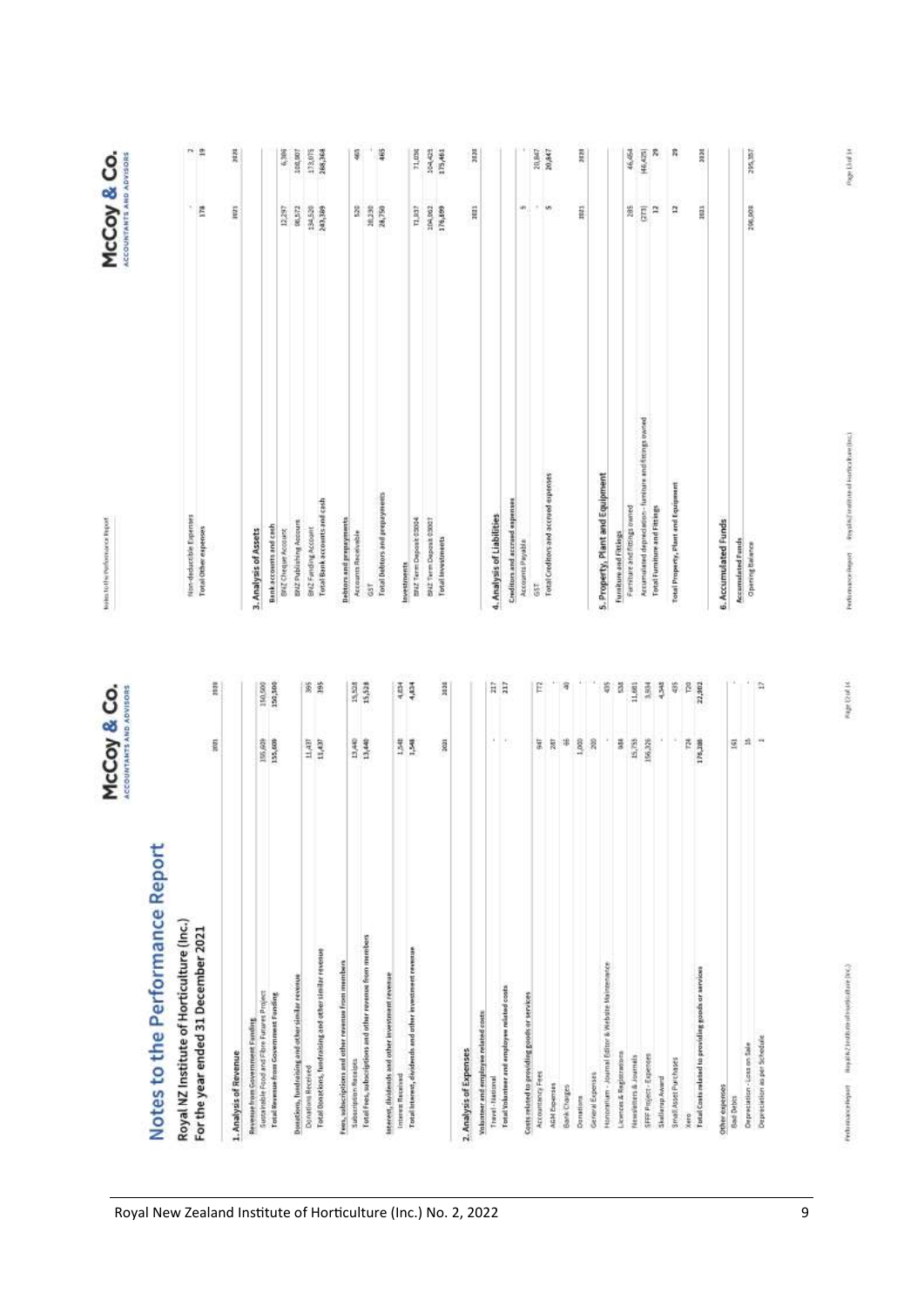Notes to the Performance Report



Accumulated surpluses or (deficits)  $6.287$ 1.552 **Total Accumulated Funds** 303,196 296,909 **Total Accumulated Funds** 303,196 296,909 2021 2020 7. Accumulated Funds Sustainable Future Fibre Fund 146,566 **Opening Balance** Accumulated Funds - Sustainable Future Fibre Fund  $(717)$ 146,566 **Total Sustainable Future Fibre Fund** 145,849 146,566 **Total Accumulated Funds** 145,849 146,566

## 8. Commitments

There are no commitments as at 31 December 2021 (Last year - nil).

### 9. Related Parties

There were no transactions involving related parties during the financial year.

### 10. Events After the Balance Date

There were no events that have occurred after the balance date that would have a material impact on the Performance Report (Last year - nil).

### 11. Ability to Continue Operating

The entity will continue to operate for the foreseeable future.

Performance Report | Royal NZ Institute of Horticulture (Inc.)

Page 14 of 14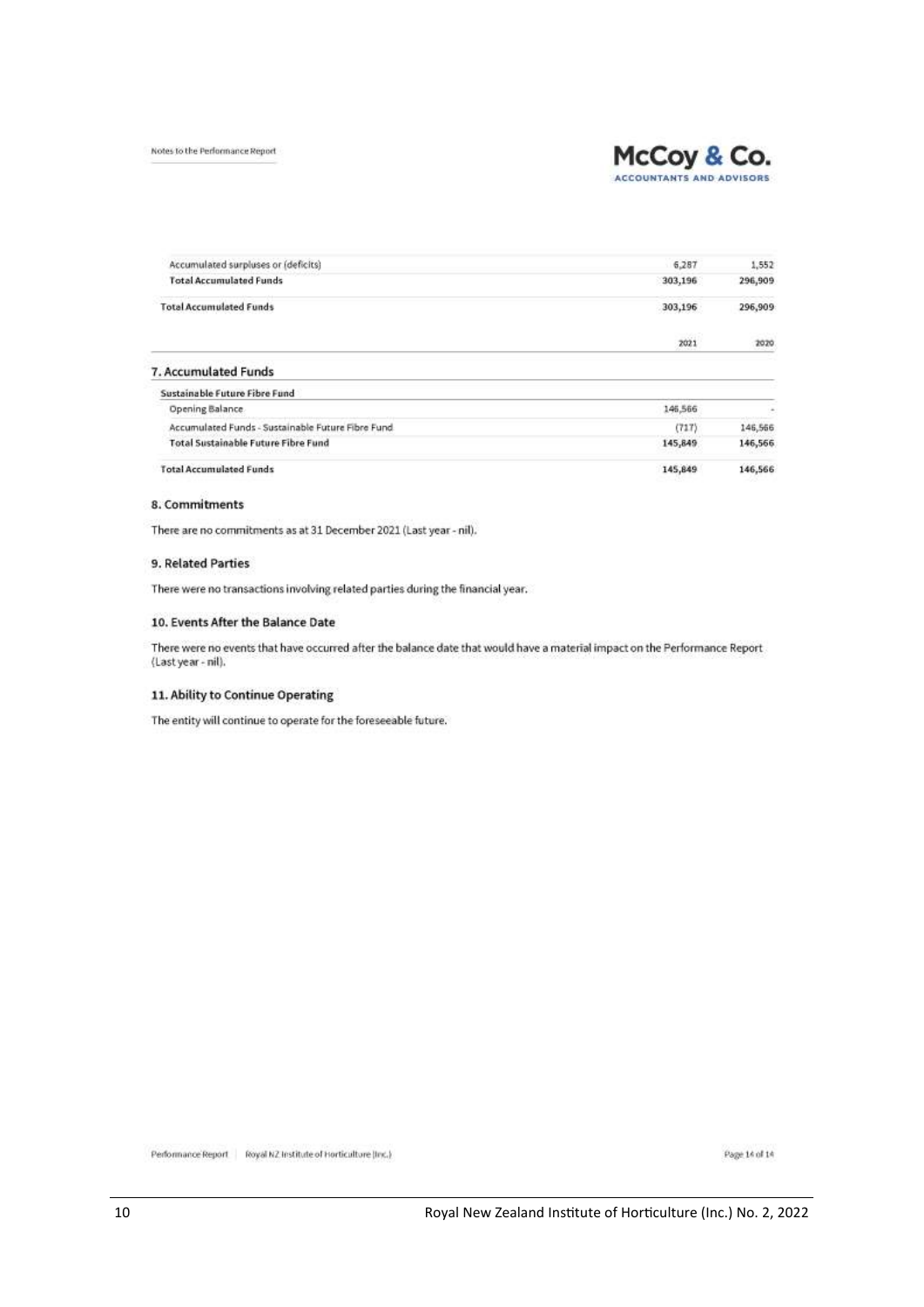## **Update of the RNZIH Constitution**

The last amendments to our constitution were made more than ten years ago, on 11th August 2010.

We are proposing some minor changes to reflect current practices and to make a few corrections to our previous constitution by Charities Services of New Zealand).

We will circulate the proposed updates and seek ratification of these amendments at our 2022 AGM.

> **Alan Jolliffe Vice President, RNZIH**

## **RNZIH Auckland Branch Chairperson's Report 2021–2022**

Branch Committee members:

**Chair** – Penny Cliffin **Secretary** – Bronwen Rowse **Treasurer** – Geoffrey Marshall **Newsletter editor - Ross Ferguson Committee members** – Colin Bradshaw, Sue Davison, Dave Dawson, Andrew Maloy.

This has been another year hampered by COVID 19 restrictions, but hopefully we are on the way to coming out the other side.

Many thanks to our committee for continuing to contribute to branch activities. Thank you to Bronwen Rowse our Secretary, for keeping our minutes and to Ross Ferguson for preparing the branch newsletters. Thanks also to Geoffrey Marshall who has joined the committee and taken up the Treasurer role.

## **Auckland Branch Activities:**

Our **Annual General Meeting** for 2021 was held on Wednesday 23rd June, in the Garlick Room at the Mt Albert YMCA. The committee was reelected unanimously and the annual accounts approved. We were very pleased to receive an offer from Geoffrey Marshall to become our Treasurer. We had an informal survey regarding what the most important features of our current RNZIH website were for members. Access to plant information from the digitised journals came through strongly, as did access to contact details for executive members.

Keith Hammett our National President presented the following awards:

- 2020 Fellowship: Yvonne Baker
- 2020 Fellowship: George Tregidga
- 2021 Fellowship: Liz Powell
- 2021 Award in Garden History: Ross Ferguson.

Members, awardees and visiting family members enjoyed a catered lunch together.

Having gone into lock-down in August, there have not been any activities over the spring or early summer, however we did have a late summer trip – see below.

## **Summer Trip to Tindalls Bay, Whangaparoa February 23rd, 2022**

This was a visit to Johanna and Mike Quirk's seaside garden. Johanna studied landscape design with Penny at Unitec and knows Chris through the Neurological Foundation.



RNZIH Auckland branch members enjoying Johanna Quirk's garden at Tindalls Bay.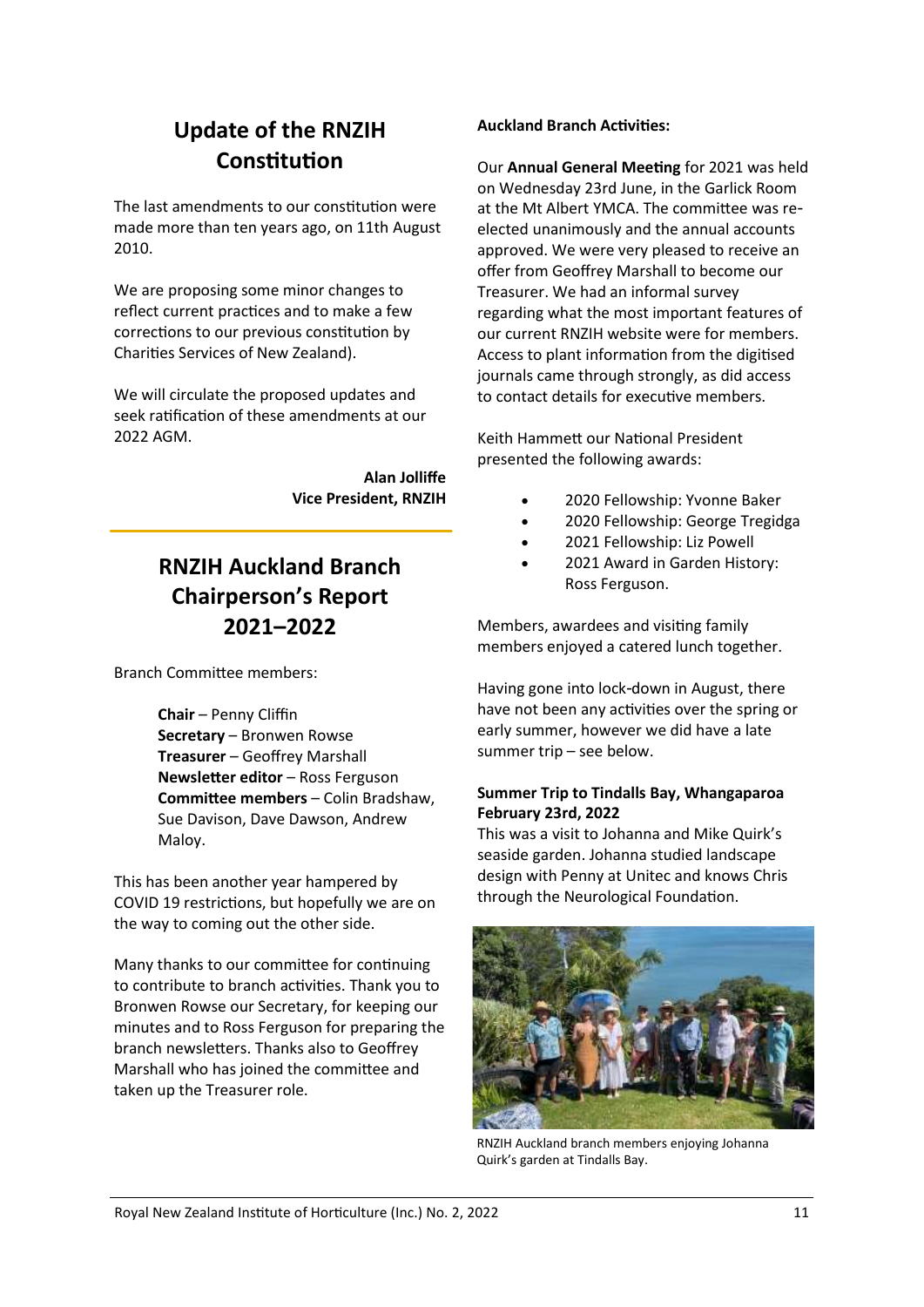We had a very pleasant morning tea, followed by a guided tour of the different areas of the garden, including the Jungle Garden.

**McPherson prize:** There were no nominations for the McPherson prize this year.

**Notable Tree Registrations:** There have been no Auckland Branch sponsored tree registrations this year.

> **Penny Cliffin Auckland Branch Chair**

## **New Zealand Gardens Trust Report 2021–2022**



*"A year with nature: we gardeners are accustomed to that, but this year has really taken the biscuit. Plagues and pestilence, floods and droughts, hurricanes and typhoons and that was only in these islands. However, as gardeners we are constantly in pay it forward mode. There is hope and future in our gardens. And as we adjust to our new normal it seems that a large part of the world's population is joining us. Yep, COVID 19 made gardening trendy! As we slowly exit the pandemic tail, I see many opportunities for the Trust and its members. The important thing will be to seize them."*

## **Wendy Palmer Chair, NZ Gardens Trust**

The Board meets via Zoom every 3rd Wednesday of the month. However, in July last year we met face-to-face in Wellington to set clear goals for the next few years' work. We were very well aided in this by the generosity of strategic planning consultant Russ Ballard, whose valuable insights helped us to hone our Vision and Strategic Plan. The plan is based on four key goals:

- 1. Promotion
- 2. Education
- Relationship building
- 4. Infrastructure.

**1. Promotion:** Our shop window is our website, but it is starting to show its age, so developing a new site is a priority for 2022. This will help us make the most of the increasingly digital tools at our disposal, by allowing us to link up our e-newsletters and social media posts and other online opportunities. Google's free advertising for charities has helped drive more visits to our website, so it needs to offer the best experience for people looking for NZGT gardens to visit.

It was great to hear a plug for NZGT on RNZ's Afternoons programme in a conversation between Wallace Chapman and Jo McCarroll. Jo had been sponsored to our Christchurch conference in 2021, as was Julia Atkinson-Dunn who regularly mentions the Trust in her articles for Stuff. There is a lot to do to raise our profile, but our efforts are starting to pay off.

**2. Education:** Our conference in 2021 was very well attended. Conferences are a key learning opportunity for delegates, and we were deeply disappointed to have to postpone this year's event. We had intended to start an annual scholarship for a young industry professional to attend. This will now commence from 2023.

## **3. Building Relationships and Networking:**

One of the gifts of the trust is its collegiality. We want to work on this further with regional meetings. Our Canterbury team have made a great start on this and we are keen to follow their example in other regions.

We continue to work together with the RNZIH and associated Notable Trees and Education Trusts to share opportunities. Again, our new website will play a role here.

**4. Infrastructure:** Developing a stable infrastructure supports all our work and we are continually reviewing, updating and fine-tuning our processes.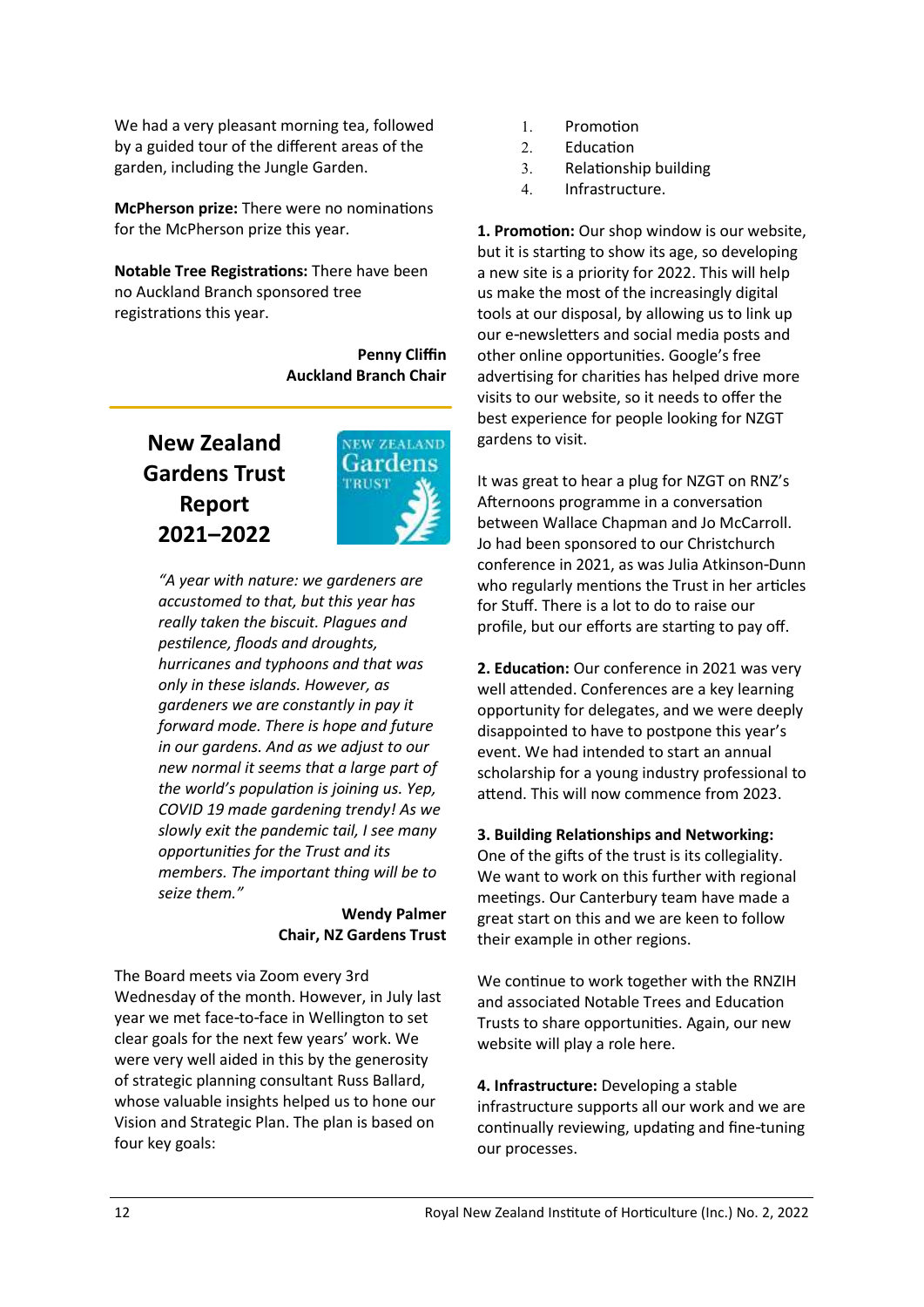### **Assessments**

The ever-changing COVID landscape had a big impact on the assessment process. Jan Woodhouse our Chief Assessor reshuffled and reshuffled with endless patience, but ultimately some areas had to be postponed for a year due to movement restrictions. Despite this, the team still managed to visit five new and twenty current gardens. The assessment team are all volunteers, so enormous thanks to them for their time and commitment to this work. Four new gardens were welcomed to the Trust, and all achieved 5 stars. These were The Urban Jungle in Auckland, Bradley's Garden in Taumarunui, Eliza's Garden Cottage in Blenheim and Longfield Garden, also in Marlborough.

## **New membership category**

To really flourish, the Trust needs more members and one of our most exciting projects is developing a new category for membership based on plant collections. Trustee Brian Coker is leading this project and the Board are meeting together to workshop the detail of this significant development. For important discussions such as this, Zoom is not an option!

Thank you to our Chair, Wendy Palmer, trustees Jen Horner, Peter Gillies, Susan Gifford, Mel Haskell, Wolfgang Bopp, Brian Coker and Daryl Spooner, and to Trust Manager Julie Sperring for hard work, a productive year in 2021 and a positive outlook for 2022.

> **Julie Sperring NZGT Trust Manager nzgt@rnzih.org.nz**



Beginning on the back of a cancelled competition the 2021 year started with optimism and enthusiasm.

The RNZIH Education Trust (The Trust) faced its most challenging year in 2021 with the competition expanding over 15 months, January 2021 – March 2022. After two postponements due to COVID the competition was held on February 22nd/23rd 2022 with Rhys Hall from Viticulture NZ taking the winning position and Danni McBride from NZPPI taking second place.

It gives me great pride to say that The Trust was one of very few public events to be held during the easing COVID restrictions in Auckland. With careful planning and safety measures we ran the event safely without receiving any reports from attendees that they had caught COVID as a result of attending the Young Horticulturist event.

While facing challenges and having our resolve tested in many ways, The Trust had a range of successes throughout 2021:

- Another sector was introduced to the competition with NZ Arboriculture coming on board.
- Another Trust member Hadley Edwards joined. Hadley is from Rabobank bringing strength to the Trusts financial understanding. Hadley is from Ashburton making him the first Trust member to be appointed who lives outside the Auckland region.
- In December 2021 Hayley Gravoko resigned her position as event manager. However, Hayley's business Alcova Event Management remained the service provider with Leanda Childs taking on the role. Leanda is proving herself to be hard working, reliable and effective as she grows into the role. We have full confidence that Leanda will be integral in helping the Trust grow to reach its goals.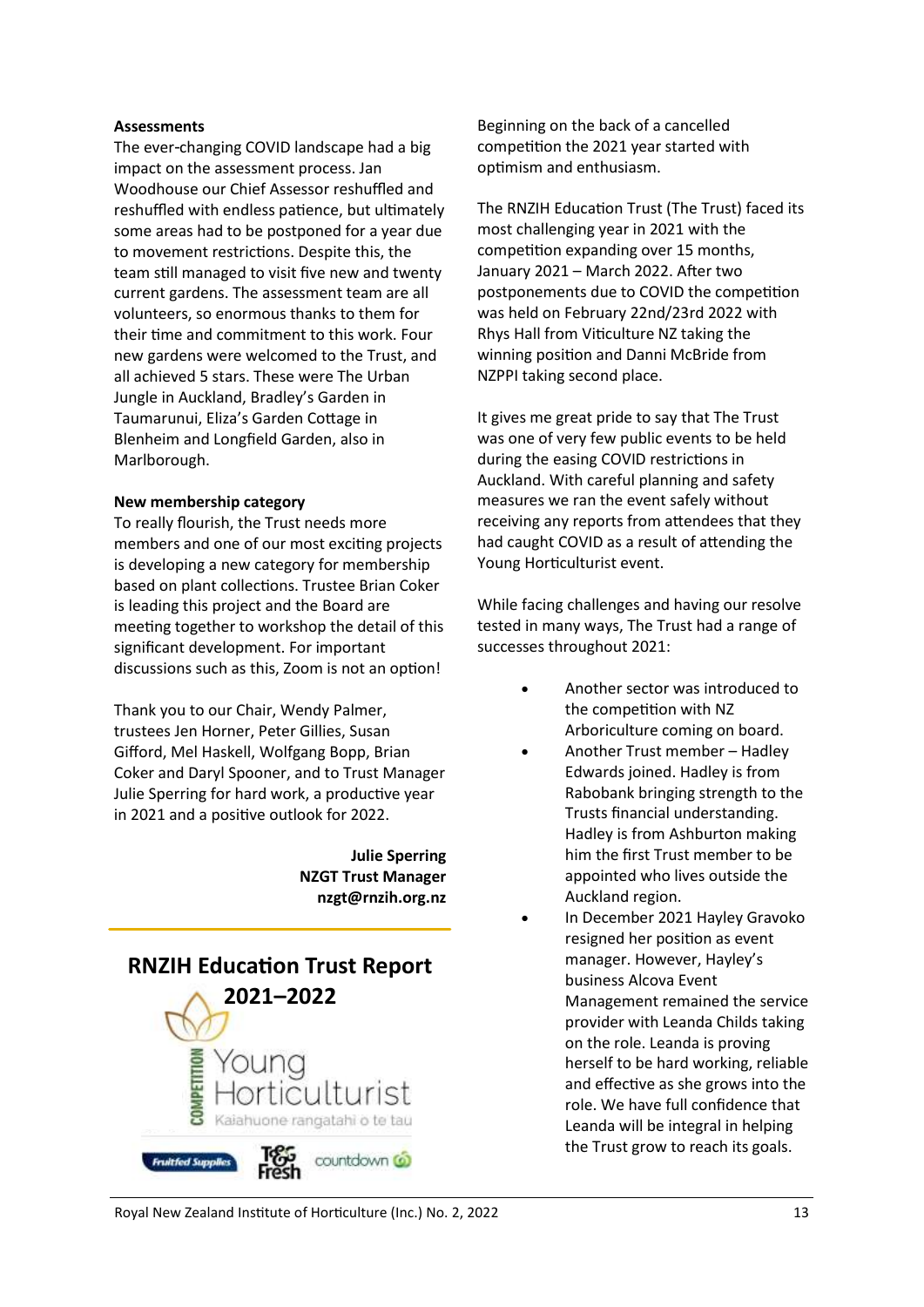The Trust moved event locations to the Karaka Blood Stocks in South Auckland. This venue proved to be very successful.

May 16th was the post competition Professional Development Day where the latest (2021/22) finalists returned to reconnect. This involved four presenters who shared their experiences and offered advice around starting a new business and leadership.

- Patrick Mally, the 2014 winner spoke about his experiences after winning and his journey to start his new businesses.
- Belbin NZ returned to take our finalists through their teamwork profiles and highlight their strengths and weaknesses with advice on how to optimise them.
- Greg Lozzaro spoke about leadership during challenging times. Greg is the ex-global head of health and safety from Fonterra.
- ANZ presented on starting a new business and formalised points made by Patrick that morning and offered some processes for finalists to consider when approaching this new daunting process.

Winston Pond was contracted to facilitate a strategic development day for The Trust to help us realign our goals and mission. This provided very valuable direction/alignment and amongst other points helped us to redefine our mission statement to:

> *'The purpose of the New Zealand Education Trust is to foster, uplift and inspire the next generation of talent across the horticulture industry'.*

Financially The Trust had a difficult year with two postponements of the event and the associated delayed costs. The Trust still managed to make a surplus of roughly \$9,000 but is less than is comfortable in a standard year. We have found recently we will be receiving a large GST return of close to \$10,000 in 2022 taking our surplus to near \$19,000 – a much more comfortable position. These funds are in addition to \$105,000 that we have in reserves for emergencies.

In 2020 AGMARTD pulled their sponsorship, leaving only three partnering sponsors, and proving a difficult position to replace. The event manager and trust members are doing well at growing sponsorship at smaller levels helping to make up that shortfall, but it is a challenging task.

In summary 2021–2022 was a very challenging period that tested the resolve of The Trust. Through determination and dedication, The Trust members pulled together and executed an event that received high praise and enthusiasm. It was a testament to the team as working methods had to change quickly with video calls being a regular feature for fast discussion and decision making in a time where agility and flexibility was critical to success.

I am very proud of my team and want to thank them for everything they did. It was a privilege to have been leading the Trust through that time.

> **Hamish Gates RNZIH Education Trust Chairperson**

## **Publications and website report 2021–2022**

## **Website**

There have been significant new developments to the RNZIH website since our last AGM.

In October 2021, PDFs of a new online resource, the 'Subtropicals' magazine, was uploaded and made freely available on our website. 'Subtropicals' was published from 2002 to 2006 and contains a wealth of information.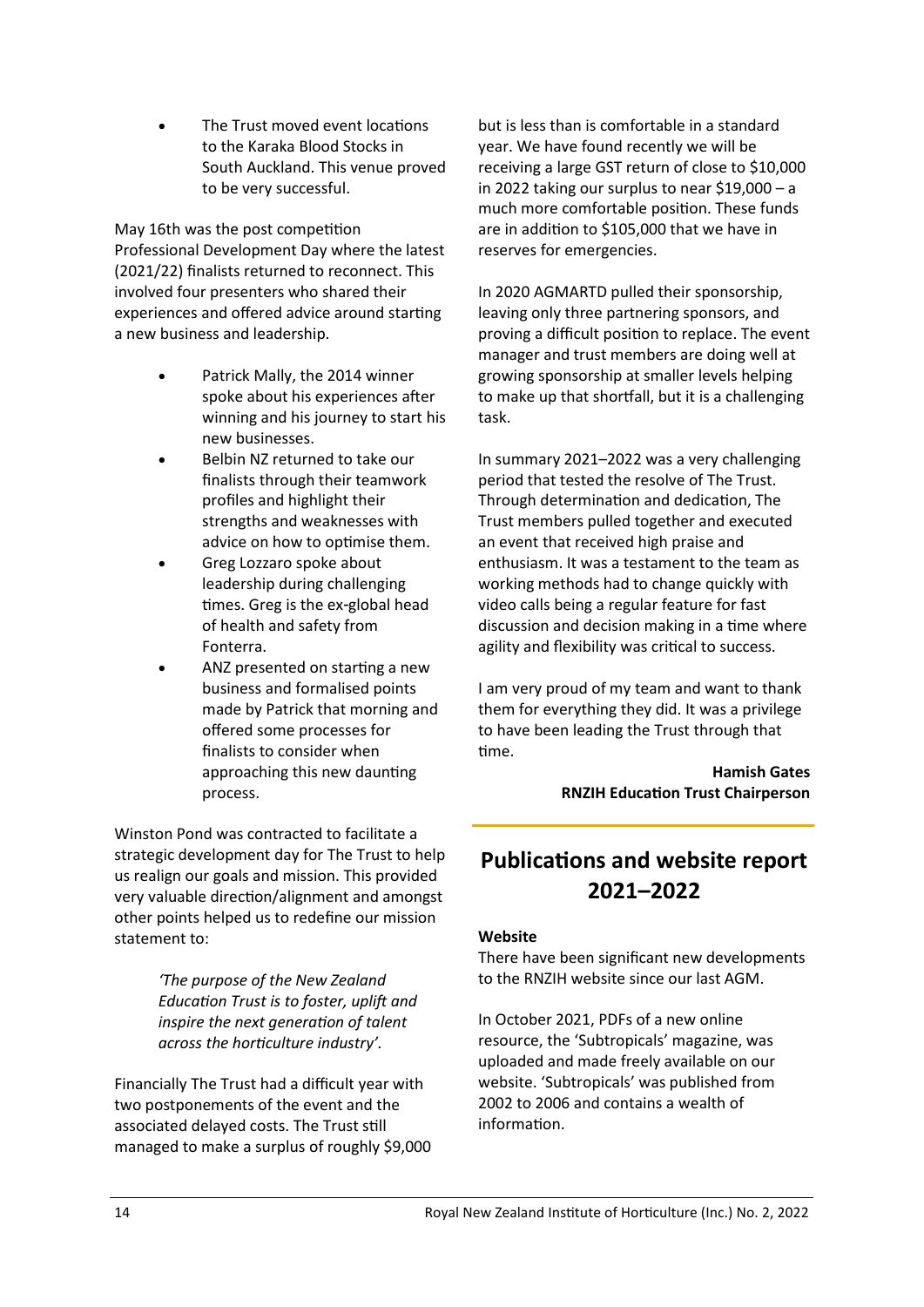A huge thank-you to Geoffrey Marshall of Auckland for organising the digitisation work and to Marjorie Lowe's family for granting permission. The Sustainable Food and Fibre Futures fund met the digitisation costs as part of the 'Taking Stock: Resolving New Zealand's Cultivated Plants Problem' project.

The RNZIH is the International Cultivar Registration Authority (ICRA) for several New Zealand native genera. To help meet these responsibilities, a new page of cultivar checklists and related articles published by the RNZIH (www.rnzih.org.nz/pages/cultivars.html) was created in March 2022. Information on cultivars is now provided for the genera *Cordyline*, *Leptospermum*, *Metrosideros*, *Phormium*, *Sophora*, and *Veronica* (New Zealand hebes).

In April 2022, the test version of our new homepage (www.rnzih.org.nz/index.html) was uploaded to replace the old one. This new homepage is fully responsive, meaning that it resizes dynamically on larger displays and smaller smartphone screens. I still have to work out how to enable the search box but otherwise I'm happy with this new implementation. It's colourful, informative, easy to navigate, and meets criteria requested by our members and national executive. The next challenge will be to replace all pages in our website with this modern layout – this is no small task as we have some 1,600 webpages to reformat.

In May 2022, permission was granted to the RNZIH by members of the NZ Clivia Club to archive elements of their former website, especially their newsletters (2003–2015), to help preserve the information about clivias and their horticultural history in New Zealand. This new archive is at www.rnzih.org.nz/pages/ NZ\_Clivia\_Club.htm.

Also in May of this year, the Lottery Environment and Heritage Committee advised us that they have decided to fully fund digitisation of our old journals, bulletins, newsletters, and other publications.

The project '100 years of horticultural history' will involve scanning and uploading more than 11,500 pages from 200+ publications produced from 1925 to 2005. Work will be completed as part of the RNZIH centenary celebrations in 2023.

## **Publications**

Over the last year or so, publication and dissemination of our journals and newsletters has improved with fewer delays than some previous years.

Feedback on these publications remains positive, although it continues to be a challenge for the editors to attract high quality articles, edit the content, format the layout, and keep our distribution/membership lists up-to-date, all on a voluntary basis.

Some of the RNZIH executive are considering a publications strategy to help meet these challenges. Certainly it would be good to foster a wider pool of authors contributing interesting new content for our journal.

Special thanks should go to June Lincoln of The Printery and Design Studio, Massey University. For 17 years she has done outstanding work for us designing the layout of the journal. It is June's expertise that makes the journal look so professional and attractive.

Upload of our printed journal as PDFs is deliberately delayed by at least one year to encourage new subscriptions/memberships. However, the online versions (www.rnzih.org.nz/pages/ NZ Garden Journal index.htm) are currently five years behind the printed copies so a catchup is needed.

This contrasts with our newsletters which are primarily distributed by email and promptly archived at www.rnzih.org.nz/pages/ news.html.

> **Murray Dawson RNZIH Webmaster and Journal Editor**